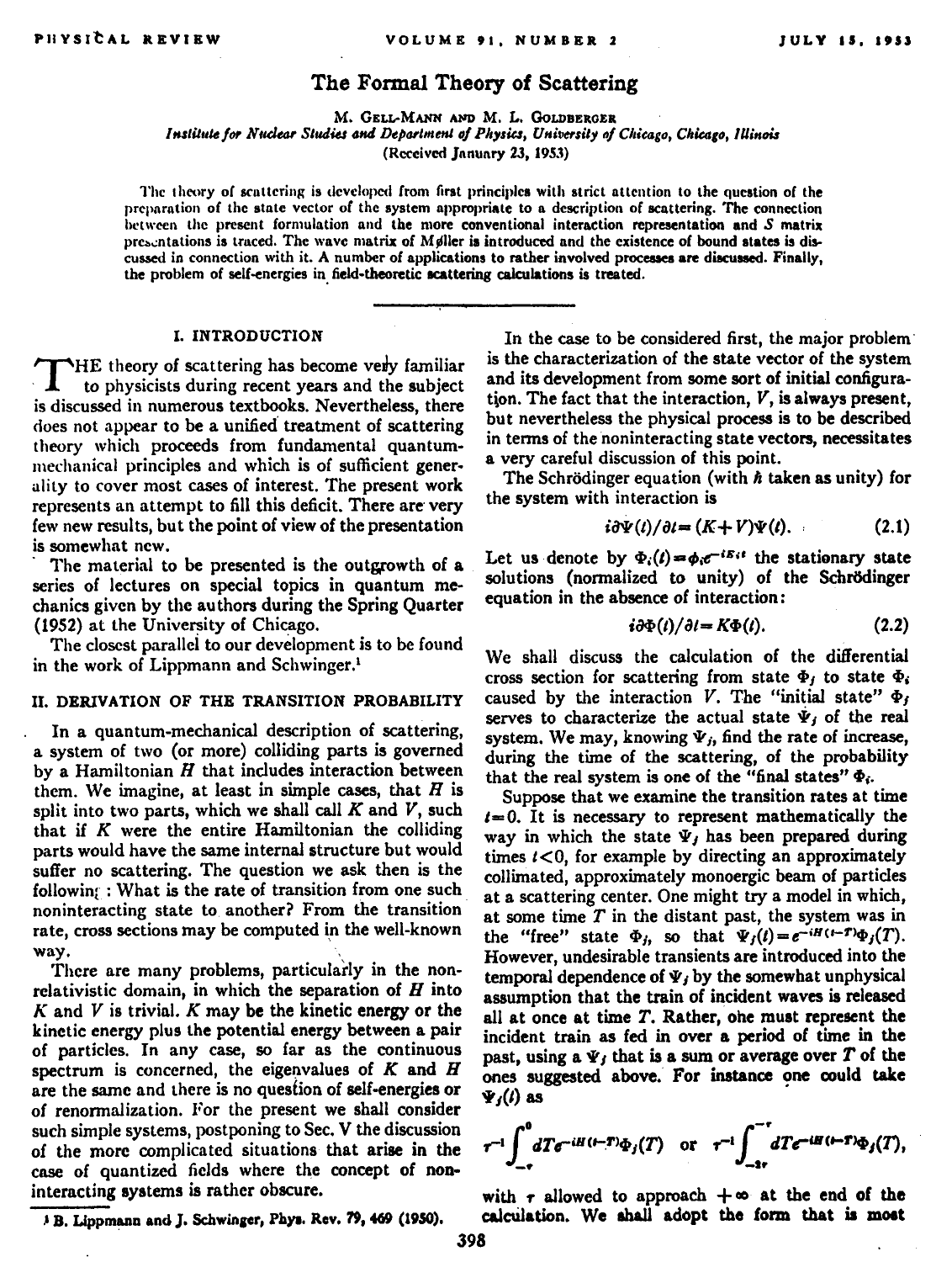convenient mathematically: namely.

$$
\Psi_j^{(i)}(t) = \epsilon \int_{-\infty}^0 dTe^{iT} e^{-iH(t-T)} \Phi_j(T). \tag{2.3}
$$

Again,  $e^{-1}$  will be allowed to approach  $+\infty$  in the evaluation of cross sections: but care must be exercised in passing to the limit since there is another limiting process to be performed. Our  $\phi$ 's are normalized to unity in a large region of linear dimension  $L$  and volume  $L^{1,2}$  We must remember that  $\tau$  or its equivalent  $\epsilon^{-1}$ . corresponding as it does to the length of the incident wave train divided by the group velocity v, may not exceed  $Lv^{-1}$ . When  $e^{-1}$  and L both tend to infinity. quantities proportional to  $e^{-t}L^{-t}$  will tend to zero.

It may be objected that we have unnecessarily restricted our choice of an average by taking the phases of contributions from various times  $T$  to be equal: that is to say, we have not considered such an expression as

$$
\int_{-\infty}^{0} dTe^{*T}e^{-iH(t-T)}e^{ia(T)}\Phi_j(T),
$$

with  $\alpha(T)$  neither equal to nor finally tending to a constant. But it is clear that a variation in phase of the parts of the incident wave train over the length of time  $e^{-1}$  corresponds physically to incoherence of those parts and would be incompatible with the condition that the energies in the beam be within  $\epsilon$  of  $E_t$ .

Let us now proceed to the formal computation of transition rates. The probability that the system is in state  $\Phi_i$  at time  $i$  is

...<br>hain

$$
w_{ij}(t) = |f_{ij}(t)|^2 N_j^{-1}, \qquad (2.4)
$$

$$
w_{ij}(l) = |f_{ij}(l)|^2 N_j^{-1}, \qquad (2.4)
$$

$$
f_{ij}(t) = \langle \Phi_i(t) | \Psi_j(t) \rangle \tag{2.5}
$$

$$
\dot{N}_i = \langle \Psi_i(t) | \Psi_i(t) \rangle. \tag{2.6}
$$

(We have suppressed the index e attached to the state vector.) The normalization  $N_i$  is independent of time because the Hamiltonian is Hermitian.

Equation (2.3) tells us that

$$
\Psi_j(t) = e^{-iHt} \epsilon \int_{-\infty}^0 dTe^{sT} e^{i(H-E_j)T} \phi_{j_1}
$$
 (2.7)

o۳

$$
\Psi(t) = e^{-iHt} \frac{\epsilon}{\epsilon + i(H - E_i)} \phi_i.
$$
 (2.8)

Since  $\phi_i$  is an eigenfunction of K it satisfies

$$
(II - E_j)\phi_j = V\phi_j,\tag{2.9}
$$

<sup>3</sup> Because of the fact that we are considering the system to be enclosed in a large box, the energy eigenvalues of  $K$  do not precisely coincide with those of  $H$ . The energy shift, which is of the order of magnitude e, would, strictly speaking, require a sight modification of our formalism, but we shall disregard it for the time being. (See Sec. V.) None of our conclusions will be modified.

and thus for the state vector at  $t=0$  we have the expression.

$$
\Psi_j(0) = \phi_f + \frac{1}{E_f - H + i\epsilon} V \phi_f.
$$
 (2.10)

Instead of the explicit formula (2.10) it will be convenient to use the implicit relation.

$$
\Psi_j(0) = \phi_j + \frac{1}{E_j - K + i\epsilon} V \Psi_j(0), \qquad (2.11)
$$

obtained from  $(2.10)$  by algebraic manipulation. If  $V$ is to be treated as a small perturbation, one uses the power series expansion of (2.10) or (2.11).

$$
V_{j}(0) = \phi_{j} + \frac{1}{E_{j} - K + i\epsilon} V \phi_{j}
$$
  
+ 
$$
\frac{1}{E_{j} - K + i\epsilon} \frac{1}{E_{j} - K + i\epsilon} V \phi_{j} + \cdots, (2.12)
$$

which also serves to show the connection between  $(2.10)$  and  $(2.11)$ .

Using (2.11), we see that

$$
f_{ij}(0) = \delta_{ij} + \frac{1}{E_j - E_i + i\epsilon} R_{ij}(e),
$$
 (2.13)

where

$$
R_{ij}(\epsilon) = \langle \phi_i | V | \Psi_j(0) \rangle. \tag{2.14}
$$

The form (2.13) is useful because it exhibits the nature of the singularity in  $f_{ij}$  when  $E_i = E_j$  and  $\epsilon$  tends to 0. In order to see that  $R_{ij}(\epsilon)$  behaves smoothly with respect to energy when we pass to the limit, it is sufficient to substitute for  $\Psi(0)$  in (2.14) the series solution (2.12). The Green's function,

$$
G^{(+)}(E_j) = \lim_{\epsilon \to 0^+} \frac{1}{E_j - K + i\epsilon},
$$
 (2.15)

appears only between V's and never acts directly on an eigenfunction of K. In field-theoretic applications, one must discuss the energy dependence of  $R_{ii}(e)$  more carefully (see Sec. V). However, we must not apply the limit on  $\epsilon$  to  $R_{ij}(\epsilon)$  directly since, on account of the normalization of the  $\phi$ 's.  $R_{ij}(\epsilon)$  is proportional to  $L^{-4}$ and the two limits must be taken together. (For the sake of simplicity, we shall treat the quantization volume as it would appear in a reaction in which two particles collide and two particles emerge. If there are more than two particles in the final state, appropriate factors of volume must be inserted. None of our conclusions are modified by this complication.)

We will take it for granted from now on that

$$
\lim_{\substack{i=0\\L\to\infty}}R_{ij}(e)L^i=\mathfrak{R}_{ij}
$$

is free of singularities at  $E = E_L$ .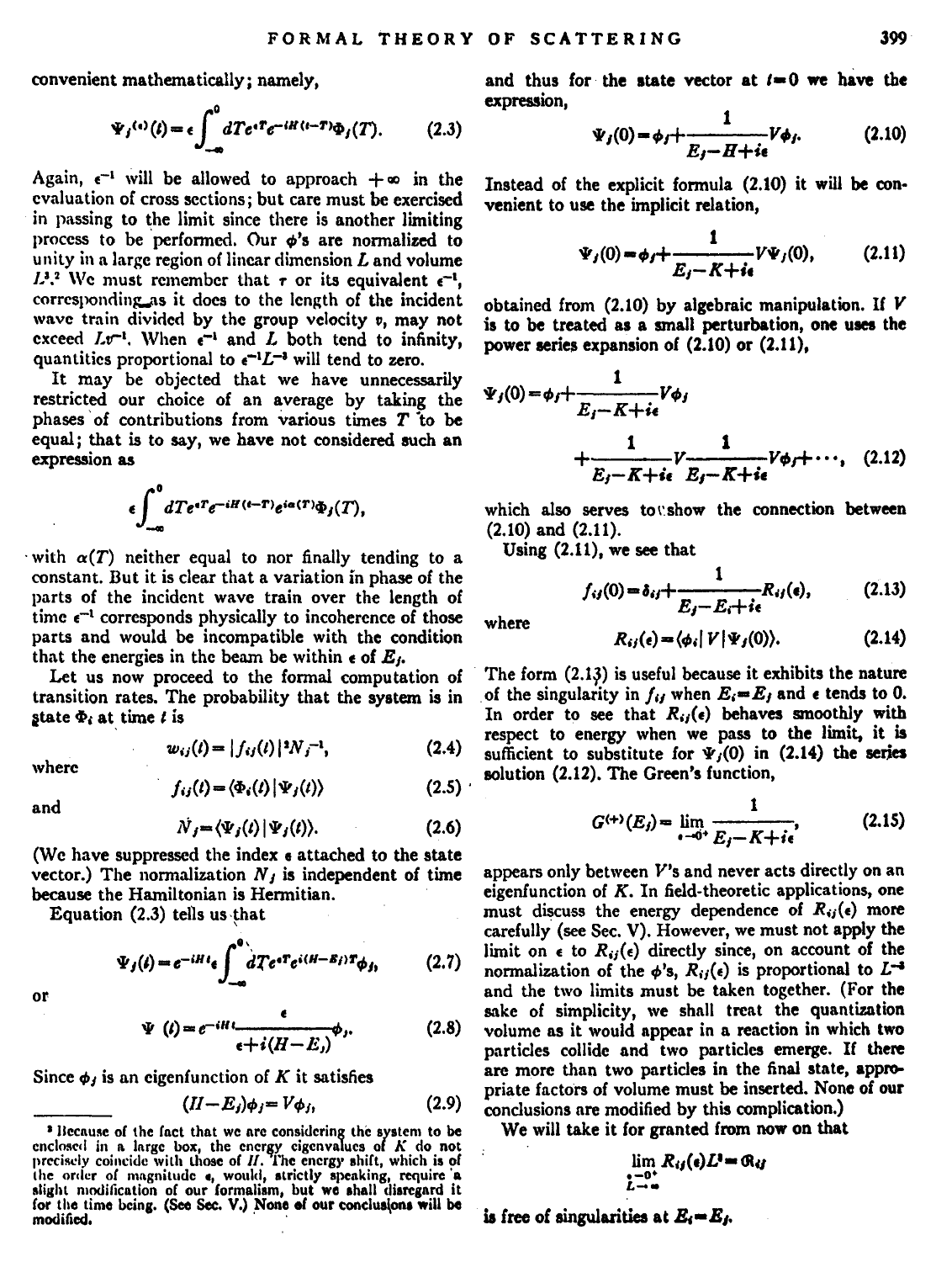In order to compute time derivatives of  $f_{ij}$  at  $i = 0$ , we will write

$$
f_{ij}(t) = \langle \phi_i | e^{i(E_i - H)t} | \Psi_j(0) \rangle, \qquad (2.16)
$$

which yields at once

$$
f_{ij}^{(n)}(0) = i^{n} \langle \phi_i | (E_i - H)^n | \Psi_j(0) \rangle. \qquad (2.17)
$$

For the transition rate we need only

$$
f_{ij}(0) = -iR_{ij}(e). \t(2.18)
$$

From  $(2.13)$  and  $(2.18)$  we have

$$
\begin{aligned} \left[\frac{d}{dt}|f_{ij}(t)|^2\right]_{t=0} &= 2\delta_{ij} \operatorname{Im} R_{jj}(q) \\ &+ \frac{2\epsilon}{(E_j - E_j)^2 + \epsilon^2} |R_{ij}(q)|^2. \end{aligned} \tag{2.19}
$$

We are now in a position to deal with the normalization  $N_i$  of the state vector. Since the  $\phi_i$  are a complete set of states,

$$
\sum_{i} |f_{ij}|^2 = N_f. \tag{2.20}
$$

Using  $(2.19)$  and  $(2.20)$ , and the fact that  $N_i$  is constant in time, we see that

$$
2 Im R_{jj}(e) + \sum_{i} \frac{2e}{(E_i - E_i)^2 + e^2} |R_{ij}(e)|^2 = 0. \quad (2.21)
$$

If we now compute  $N$ , from (2.13) and (2.20), we obtain

$$
N_{j}=1+\frac{2}{\epsilon}\operatorname{Im}R_{jj}(e)+\sum_{i}\frac{1}{(E_{j}-E_{i})^{2}+\epsilon^{2}}|R_{ij}(e)|^{2}, \quad (2.22)
$$

and, simplifying with the use of (2.21),

$$
N_j = 1 + (1/\epsilon) \text{ Im} R_{jj}(\epsilon). \tag{2.23}
$$

We may remark that  $R_H(e) \sim L^{-4}$  and thus the double limiting process makes  $N<sub>j</sub>$  tend to 1.

Now the differential cross section for the transition *j-+i* is equal to the transition rate divided by the flux  $\nu L^{-3}$ , where v is the relative velocity of the colliding systems. Except for the single state  $i$ , to be discussed afterward, we have for each i the following expression for the differential cross section, using (2.19):

$$
\sigma_{ij} = \lim_{\substack{z \to 0^+ \\ L \to \infty}} \frac{2\epsilon}{(E_j - E_i)^2 + \epsilon^2} |R_{ij}(s)|^2 L^2 v^{-1}.
$$
 (2.24)

Now the factor in parentheses tends to  $2\pi\delta(E,-E_i)$ which is to be interpreted as  $2\pi$  times the density in energy of final states *i* at energy  $E_i$ ; the conservation energy of final states  $i$  at energy  $E_j$ ; the conservation<br>of energy is understood as well. If the volume in momentum space per unit energy about state *i* is  $\omega_{i_1}$  then the density of final states is  $L^1 \omega_i$  and we have

It is clear that the single state *j* considered as a possible final state will contribute nothing to the density of final states; nevertheless, the rate of change of *WJI* is of importance when considered as the rate of depletion of the initial state.

From the fact that the normalization is preserved in time it is clear that the rate of decrease of  $w_H$  is given precisely by the rate of transition into all other states  $i \neq j$ . If we set  $i = j$  in Eq. (2.19) we obviously obtain

$$
N_f \frac{d}{dt} w_{jj} \bigg]_{t=0} = 2 \operatorname{Im} R_{jj}(s) + \frac{2}{s} |R_{jj}(s)|^2. \quad (2.26)
$$

Now in the limit of  $L \rightarrow \infty$  (and thus  $e \rightarrow 0^+$ ) the second term is vanishingly small in comparison to the first term [see discussion following Eq. (2.15)]. We have thus deduced the well-known theorem (in the limit  $e \rightarrow 0^+$ ).

$$
(-40^+),
$$
  
-2 Im $\theta_{ij}/L^3 = \frac{1}{L^2} \sum_{i=1}^{2\pi} \beta_{ij}/\theta_{ij}/\theta_{i}E_{j}-E_{i}),$   

$$
\sum_{i=1}^{2\pi} \sigma_{ij} = -\frac{2}{v} \text{Im}\theta_{ij}.
$$
 (2.27)

So far we have made use only of  $f_{ij}(0)$  and  $f_{ij}(0)$ . An examination of higher derivatives is not necessary for the calculation of cross sections, but sheds some light on the meaning of our mathematical description of scattering. A discussion of the second derivative of  $w_{ij}$ suffices to illustrate the point. One finds easily that

$$
N_f \omega_{ij}(0) = \epsilon \left\{ \delta_{ij} 2 \operatorname{Im} R_{jj}(t) + \frac{4\epsilon}{(E_f - E_i)^3 + \epsilon^3} |R_{ij}(t)|^2 \right\}
$$
  
+ 
$$
\frac{2\epsilon (E_i - E_j) \operatorname{Im} V_{ijk} V_i^*(s)}{(E_f - E_j)^3 + \epsilon^3} - \frac{2\epsilon^3 \operatorname{Re} V_{ijk} V_i^*(s)}{(E_i - E_j)^3 + \epsilon^3}.
$$
 (2.28)

For any finite value of  $\epsilon$ , this expression is a perfectly well behaved function of energy. Consequently, if one computes  $\dot{w}_{ij}(t)$  approximately as

$$
N_f \dot{w}_{ij}(t) \approx N_j [\dot{w}_{ij}(0) + t \dot{w}_{ij}(0) + \cdots], \quad (2.29)
$$

one sees by comparing (2.19) and (2.28) that the second term is of order  $d$  compared to the first term. Thus for times less than  $e^{-t}$ ,  $\dot{w}_{ii}(t) \approx \dot{w}_{ii}(0)$ .

From the preceding discussion it has become clear that for practical purposes one may ignore the compli- cations of the double limiting processes and deal with the state vector  $\psi_j$ <sup>(+)</sup> obtained by letting  $\epsilon$  tend to 0, which evidently satisfies

$$
\psi_j^{(+)} = \phi_j + G^{(+)}(E_j) V \psi_j^{(+)}.
$$
 (2.30)

$$
R_{ij} = \langle \phi_i | V | \psi_j^{(+)} \rangle \tag{2.31}
$$

in an obvious way. It is evident from (2.28) that  $\psi_I^{(+)}$  $\sigma_i = 2\pi |\mathcal{R}_{ii}|^2 \omega_i \sigma^{-1}$ . (2.25) is an eigenstate of the total Hamiltonian with eigenvalue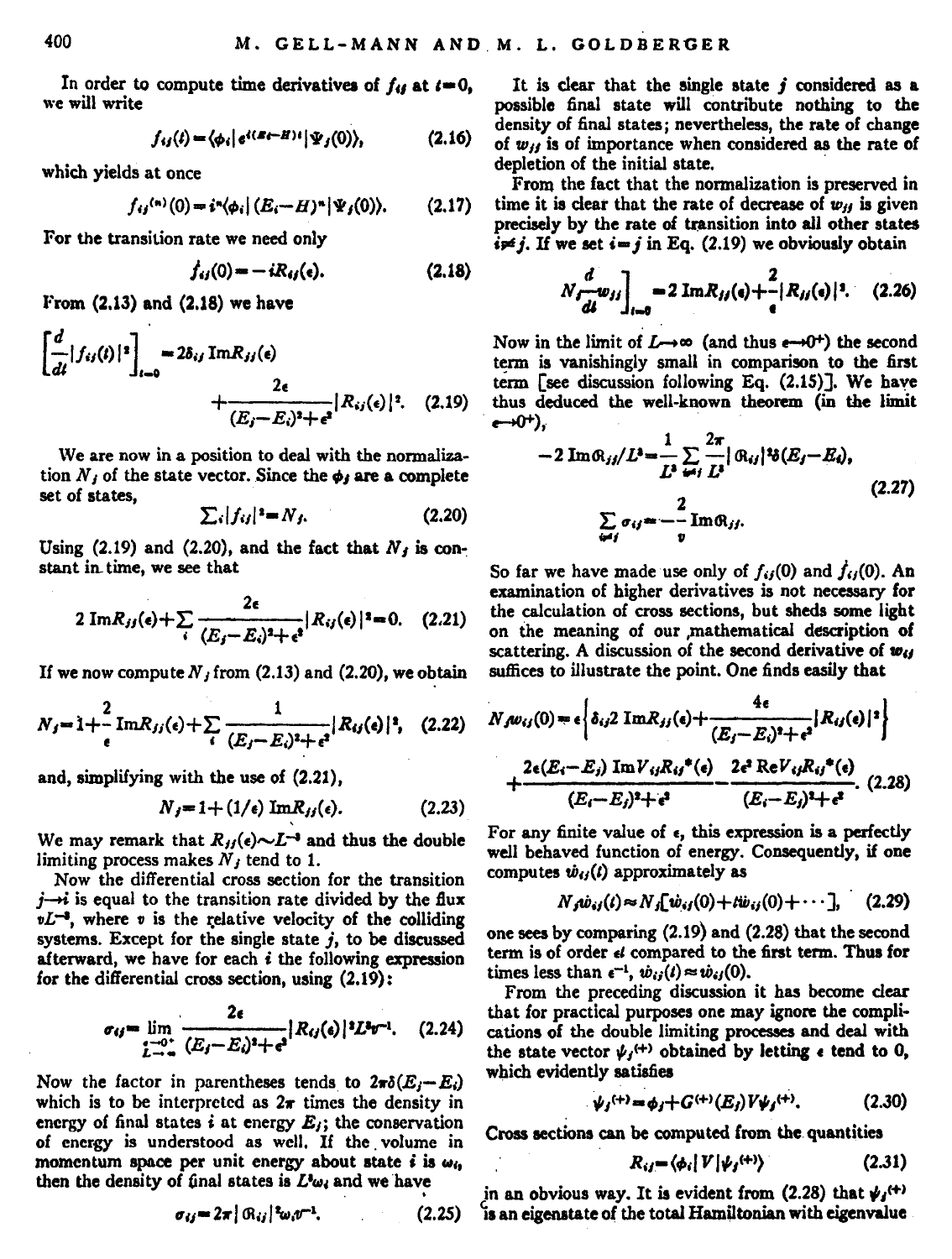E. It is the conventional stationary solution of the scattering problem corresponding to an "incoming wave"  $\phi$ ".

Although it is useful to work with  $\psi_i$ <sup>(+)</sup>, it is necessary to exercise care on account of its singular character when expressed in terms of  $\phi$ 's. For example, the operator  $K$  is not Hermitian when it appears between  $\phi_i$  and  $\psi_i$ <sup>(+)</sup>, since they satisfy different boundary conditions at infinity. Rather.

$$
\langle K\phi_j|\psi_j^{(+)}\rangle - \langle \phi_j|K\psi_j^{(+)}\rangle = \langle \phi_j|V|\psi_j^{(+)}\rangle. \quad (2.32)
$$

For most purposes it is safe to consider the normalization  $\langle \psi_i^{(+)} | \psi_i^{(+)} \rangle$  to be 1.

## **III. S MATRIX FORMALISM**

In this section we shall outline the connection between the preceding discussion and the formalism of the interaction representation: the introduction of Heisenberg's  $S$  matrix<sup>3</sup> then follows in a natural way. as pointed out by Schwinger.<sup>4</sup> Our development will be similar to that of Lippmann and Schwinger.<sup>1</sup> though different in point of view.

Starting again with the Schrödinger equation (2.1), we remove, in the usual way, the time dependence of the state vector associated with  $K$  by a unitary transfornation to the interaction representation. Let

$$
\Psi'(t) = e^{iKt}\Psi(t).
$$
 (3.1)

According to our definition, the interaction representation reduces to the Schrödinger representation at time  $t = 0$ . The new state vector satisfies

$$
i\partial\Psi'(t)/\partial t = V(t)\Psi'(t),\qquad(3.2)
$$

$$
where
$$

$$
\mathbf{r} \cdot \mathbf{r} \cdot \mathbf{r} \cdot \mathbf{r} \cdot \mathbf{r} \cdot \mathbf{r} \cdot \mathbf{r} \cdot \mathbf{r} \cdot \mathbf{r} \cdot \mathbf{r} \cdot \mathbf{r} \cdot \mathbf{r} \cdot \mathbf{r} \cdot \mathbf{r} \cdot \mathbf{r} \cdot \mathbf{r} \cdot \mathbf{r} \cdot \mathbf{r} \cdot \mathbf{r} \cdot \mathbf{r} \cdot \mathbf{r} \cdot \mathbf{r} \cdot \mathbf{r} \cdot \mathbf{r} \cdot \mathbf{r} \cdot \mathbf{r} \cdot \mathbf{r} \cdot \mathbf{r} \cdot \mathbf{r} \cdot \mathbf{r} \cdot \mathbf{r} \cdot \mathbf{r} \cdot \mathbf{r} \cdot \mathbf{r} \cdot \mathbf{r} \cdot \mathbf{r} \cdot \mathbf{r} \cdot \mathbf{r} \cdot \mathbf{r} \cdot \mathbf{r} \cdot \mathbf{r} \cdot \mathbf{r} \cdot \mathbf{r} \cdot \mathbf{r} \cdot \mathbf{r} \cdot \mathbf{r} \cdot \mathbf{r} \cdot \mathbf{r} \cdot \mathbf{r} \cdot \mathbf{r} \cdot \mathbf{r} \cdot \mathbf{r} \cdot \mathbf{r} \cdot \mathbf{r} \cdot \mathbf{r} \cdot \mathbf{r} \cdot \mathbf{r} \cdot \mathbf{r} \cdot \mathbf{r} \cdot \mathbf{r} \cdot \mathbf{r} \cdot \mathbf{r} \cdot \mathbf{r} \cdot \mathbf{r} \cdot \mathbf{r} \cdot \mathbf{r} \cdot \mathbf{r} \cdot \mathbf{r} \cdot \mathbf{r} \cdot \mathbf{r} \cdot \mathbf{r} \cdot \mathbf{r} \cdot \mathbf{r} \cdot \mathbf{r} \cdot \mathbf{r} \cdot \mathbf{r} \cdot \mathbf{r} \cdot \mathbf{r} \cdot \mathbf{r} \cdot \mathbf{r} \cdot \mathbf{r} \cdot \mathbf{r} \cdot \mathbf{r} \cdot \mathbf{r} \cdot \mathbf{r} \cdot \mathbf{r} \cdot \mathbf{r} \cdot \mathbf{r} \cdot \mathbf{r} \cdot \mathbf{r} \cdot \mathbf{r} \cdot \mathbf{r} \cdot \mathbf{r} \cdot \mathbf{r} \cdot \mathbf{r} \cdot
$$

$$
V(t) = e^{iKt} V e^{-iKt}.
$$
 (3.3)

We introduce the unitary operator  $U(t, t_0)$  such that

$$
\Psi'(t) = U(t, t_0)\Psi'(t_0) \tag{3.4}
$$

for each solution  $\Psi'(t)$  of (3.2).  $U(t, t_0)$  has two obvious properties that should be noted:

$$
U(t, t) = 1,\tag{3.5}
$$

$$
U(t, t_0) = U(t, t') U(t', t_0). \tag{3.6}
$$

Let us exhibit some explicit formulas for  $U(t, t_0)$ . First, we may use our knowledge of the time dependence of  $\Psi(t)$ :

$$
\Psi(t) = e^{-iH(t-t_0)}\Psi(t_0). \tag{3.7}
$$

 $From (3.1) and (3.4) it is then clear that$ 

$$
U(t, t_0) = e^{iKt}e^{-i(K+Y)(t-t_0)}e^{-iKt_0}.\tag{3.8}
$$

To express  $U(t, t_0)$  in terms of quantities in the interaction representation, we differentiate (3.8) with respect to *i*, obtaining

$$
i\partial U(t,t_0)/\partial t = e^{iKt}V e^{-i(K+V)(t-t_0)}e^{-iKt_0}, \qquad (3.9)
$$

which we may rewrite with the aid of  $(3.3)$  and  $(3.8)$  as

$$
i\partial U(t, t_0)/\partial t = V(t)U(t, t_0). \qquad (3.10)
$$

Integrating both sides of  $(3.10)$  from  $L$  to  $L$  we have

$$
U(t, t_0) = 1 - i \int_{t_0}^t dt' V(t') U(t', t_0). \qquad (3.11)
$$

If we differentiate (3.8) with respect to  $L$  and then integrate, we obtain

$$
U(t, t_0) = 1 + i \int_{t}^{t_0} dt' U(t, t') V(t'). \qquad (3.12)
$$

The formal solutions of  $(3.11)$  and  $(3.12)$  by iteration can be written, with the aid of Dyson's ordering operation.<sup>\*</sup> as

$$
U(t, t_0) = \left(\exp\left[-i\int_{t_0}^t dt' V(t')\right]\right)_{+}, \qquad (3.13)
$$

and

$$
U(t, t_0) = \left(\exp\left[i\int_t^{t_0} dt' V(t')\right]\right), \qquad (3.14)
$$

respectively, where the symbol  $( )$ <sub>+</sub> means that the terms in the power series development are to be ordered with the functions of earliest times standing to the  $right$  and  $($ ) indicates ordering in the opposite sense.

It is customary to introduce operators such as  $U(t, -\infty)$  by allowing  $t_0$  to approach  $-\infty$  in such equations as  $(3.11)$ - $(3.14)$ . That it is not completely straightforward to do so becomes clear if we try to substitute  $t_0 = -\infty$  into Eq. (3.8). However, we are faced with no great mystery. The integrals in (3.11)-(3.14) may be exemplified by the second term in the  $\overline{\text{expansion}}$  of  $(3.13)$ :

$$
-i\int_{t_0}^t dt' V(t') = -i\int_{t_0}^t dt' e^{iKt'} V e^{-iKt'}.
$$
 (3.15)

The limit as  $t_0$  tends to  $-\infty$  of a matrix element of this operator will exist only if the limit is defined in such a way that oscillatory terms are made to vanish at  $-\infty$ . But with respect to such a limiting process, the limit of Eq. (3.8) will have meaning as well, as we shall see. Moreover, the work of the preceding section has already provided us with a suitable limiting process.

Let us transform the state vector  $\Psi_i^{(n)}(i)$  of Sec. II to the interaction representation using (3.1). We obtain

$$
\Psi_j^{(t)}(t) = e^{iKt}e^{-iHt}e\int_{-\infty}^0 dTe^{i\mathbf{T}}e^{-i\mathbf{E}\mathbf{T}}e^{-i\mathbf{K}\mathbf{T}}\phi_{j}, \quad (3.16)
$$

<sup>&</sup>lt;sup>4</sup> J. A. Wheeler, Phys. Rev. 52, 1107 (1937); W. Heisenberg, Z. Physik 120, 513, 673 (1943).<br>
<sup>4</sup> J. Schwinger, Phys. Rev. 74, 1439 (1948). See also reference 1.

<sup>\*</sup> F. J. Dyson, Phys. Rev. 75, 486 (1949).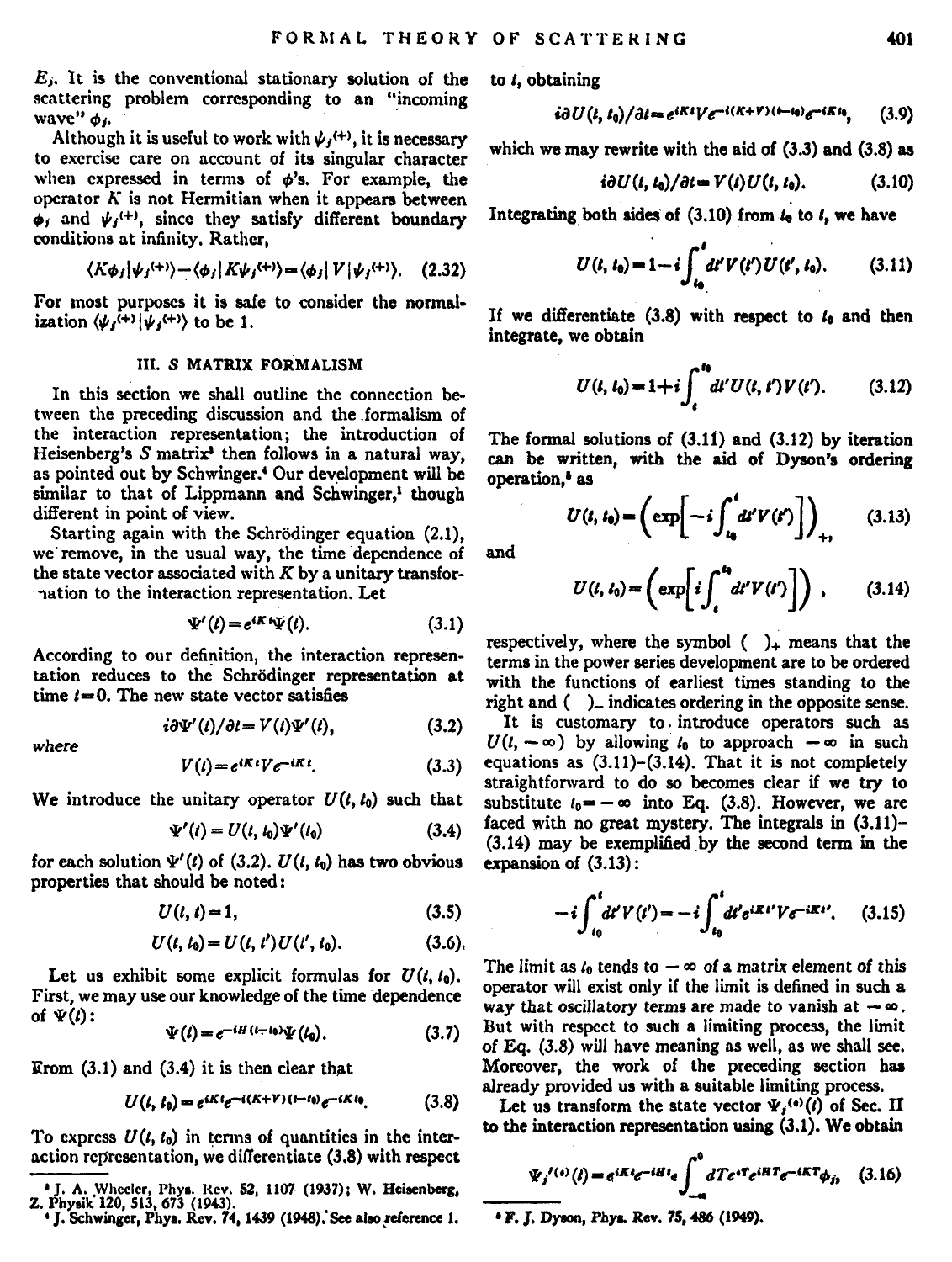which we may write, using  $(3.8)$ , as

$$
\Psi_i^{\prime(\alpha)}(t) = \epsilon \int_{-\infty}^0 dTe^{iT} U(t, T)\phi_i. \tag{3.17}
$$

Now

$$
L_{T \to -\infty} f(T) = \lim_{\epsilon \to 0} \epsilon \int_{-\infty}^{0} dT e^{t} f(T) \qquad (3.18)
$$

is an example of the kind of limiting process we need. If  $f$  possesses a genuine limit as  $T \rightarrow -\infty$ , the  $L$  operation yields the same one; but if  $f$  oscillates as  $T \rightarrow -\infty$ , the L operation gives 0. So we will take

$$
U(t, -\infty) = \lim_{\epsilon \to 0^+} \epsilon \int_{-\infty}^0 dT e^{i\mathbf{T}} U(t, T). \qquad (3.19)
$$

In an analogous way, we define

$$
U(\infty, t) = \lim_{\epsilon \to 0^+} \epsilon \int_0^{\infty} dT e^{-\epsilon T} U(T, t), \qquad (3.20)
$$

etc. All the relations are now true that can be obtained by setting  $l$  or  $l_0$  equal to  $\pm \infty$  as in the integral equations of the interaction representation. One may show, for example, that Eq. (3.11) does have the limiting fonn

$$
U(t, -\infty) = 1 - i \int_{-\infty}^{t} dt' V(t') U(t', -\infty). \quad (3.21)
$$

It is well known that in the notation of the interaction representation Heisenberg's *S* matrix takes the form  $U(\infty, -\infty)$ . It is clearly a matter of indifference at this point whether we define *S* by applying the two limiting processes  $(3.19)$  and  $(3.20)$  to  $U(1, t_0)$  or by applying to (3.21) any limit that will give the usual meaning to the oscillatory integrals, so as to obtain

$$
U(\infty, -\infty) \approx S = 1 - i \int_{-\infty}^{\infty} dt' V(t') U(t', -\infty). \quad (3.22)
$$

We may now substantiate the claim that sensible results follow from allowing  $t_0$  to tend to  $-\infty$  in Eq.  $(3.8)$  according to the rule  $(3.19)$ . If we use the completeness relation,

$$
1 - \sum_{j} \phi_{j} \lambda \phi_{j}, \qquad (3.23)
$$

we find that 
$$
U(t, -\infty)
$$
 can be expressed in the form  
\n $U(t, -\infty)$   
\n $= e^{iKt}e^{-i(K+V)t}\lim_{t\to 0^+}\sum_{i=t+1}^{\infty}\frac{e^{-it}}{(I-E_i)^{\phi}}\sqrt{\phi_i}.$  (3.24)

In view of Eq.  $(2.8)$  and the discussion at the end of Sec. II, we have

$$
U(0, -\infty) = \sum_{i} \psi_i^{(+)} \langle \phi_i, \qquad (3.25)
$$

$$
U(0, -\infty)\phi_j = \psi_j^{(+)}.
$$
 (3.26)

The operator  $U(0, -\infty)$ , which we shall call  $\Omega^{(+)}$ , is clearly the one that forms the singular wave-function matrix of Møller:<sup>6</sup>

$$
\langle \phi_i | \Omega^{(+)} | \phi_j \rangle = \langle \phi_i | \psi_j^{(+)} \rangle. \tag{3.27}
$$

Acting on the state  $\phi_j$ , it produces that eigenstate of the total Hamiltonian, corresponding to  $\phi_i$  as an incident wave. Similarly the operator

$$
U(0, +\infty) = \Omega^{(-)} \tag{3.28}
$$

carries  $\phi_j$  into the eigenstate of the total Hamiltonian

carries 
$$
\phi_j
$$
 into the eigenstate of the total Hamiltonian  
corresponding to  $\phi_j$  as an outgoing wave:  

$$
\Omega^{(-)}\phi_j = \psi_j^{(-)} = \lim_{\epsilon \to 0^+} \frac{\epsilon}{\epsilon - i(H - E_j)} \phi_j. \qquad (3.29)
$$

Instead of (2.28), we have for  $\psi_j$ <sup>(-)</sup> the equation

$$
\psi_j^{(-)} = \phi_j + G^{(-)}(E_j) V \psi_j^{(-)}, \qquad (3.30)
$$

where

$$
G^{(-)}(E_j) = \lim_{\epsilon \to 0^+} \frac{1}{E_j - K - i\epsilon}.
$$
 (3.31)

Let us now establish the properties of the  $U$  matrices with infinite arguments that correspond to Eq. (3.6) for finite times. It can easily be seen from  $(3.6)$  and (3.20) that, for example,

$$
U(\infty, t) = U(\infty, 0)U(0, t), \qquad (3.32)
$$

and thus by (3.19)

$$
U(\infty,-\infty)=U(\infty,0)U(0,-\infty). \qquad (3.33)
$$

Now  $U(\infty, -\infty)$  is S and  $U(0, -\infty)$  is  $\Omega^{(+)}$ , but  $U(\infty, 0)$  remains to be discussed.

Equations (3.5) and (3.6) tell us that

$$
U(t, t_0)U(t_0, t) = U(t_0, t)U(t, t_0) = 1. \qquad (3.34)
$$

Since the U's are unitary for finite times, we have

$$
U(t, t_0) = U(t_0, t)^\dagger. \tag{3.35}
$$

If we apply either of the limits (3.19} or (3,20} to the relation (3.35), it remains unchanged, and thus

$$
U(\pm \infty, 0) = U(0, \pm \infty)!
$$
 (3.36)

So Eq. (3.33) may be rewritten

$$
S = \Omega^{(-)} \Omega^{(+)}.
$$
 (3.37)

We must still investigate such products as  $U(-\infty, 0)U(0, -\infty)$ . But Eqs. (3.23) and (3.36) yield at once

$$
U(-\infty,0)U(0,-\infty)=\Omega^{(+)}\Omega^{(+)}\Omega^{(+)}| \psi_j^{(+)} \rangle \langle \phi_j
$$
  
=  $\sum_i \phi_i \rangle \langle \phi_i^{-1}| \psi_j^{(+)} \rangle \langle \phi_j$  (3.38)

or  $U(0, -\infty)\phi_i = \psi_i^{(+)}$ . (3.26) C. Møller, Kgl. Dansko Videnskab. Selskab, Mat.-lys. Medd.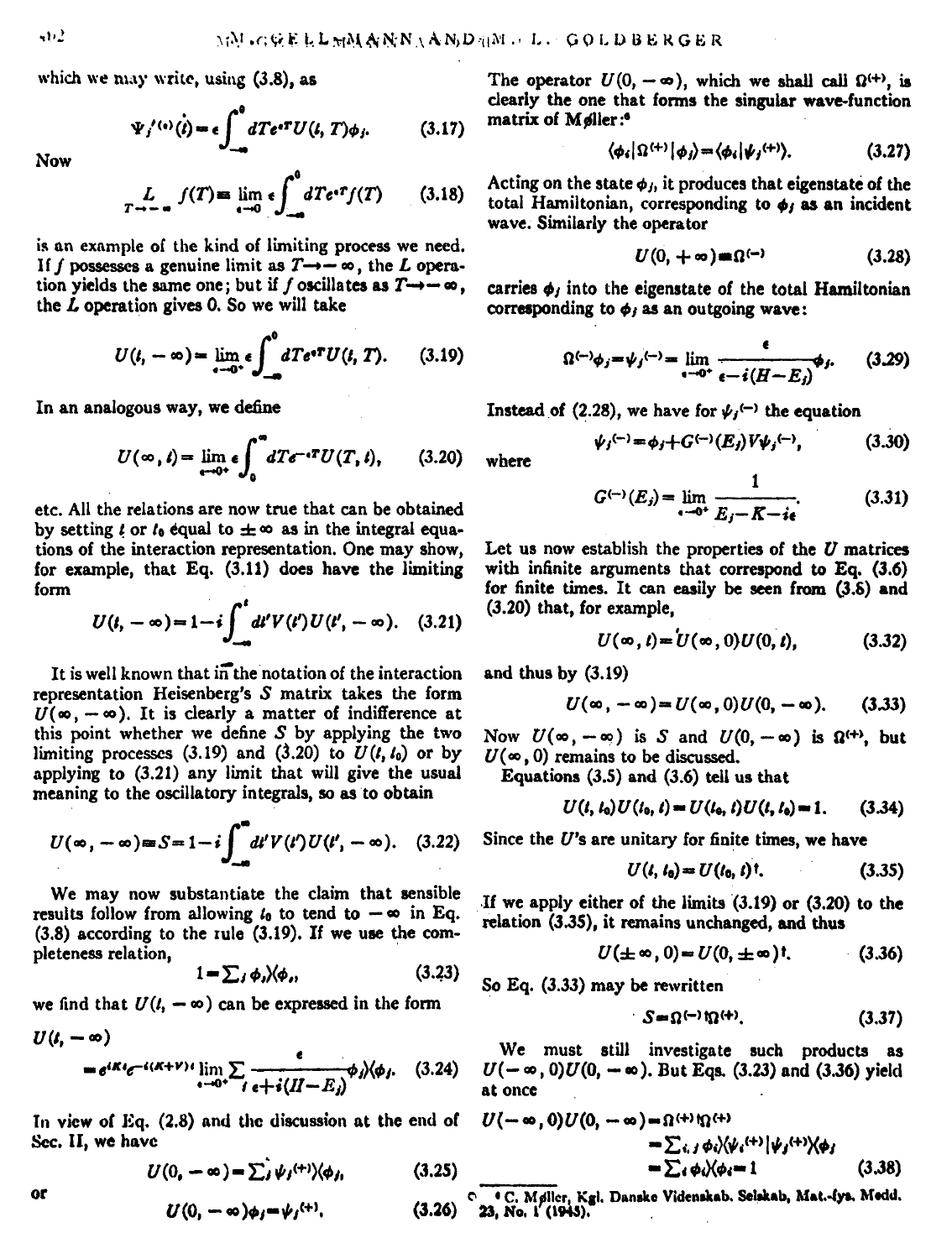with the use of the limiting normalization to unity of the  $\psi_i^{(+)}$ . Similarly.

$$
U(\infty,0)U(0,\infty)=\Omega^{(-)}\Omega^{(-)}=1. \qquad (3.39)
$$

However, the  $\Omega$ 's are not necessarily unitary, since

$$
\Omega^{(\pm)}\Omega^{(\pm)}\mathfrak{t} = \sum_{i} \psi_{i}^{(\pm)}\rangle\langle\psi_{i}^{(\pm)}\rangle\tag{3.40}
$$

is not necessarily 1. If there are bound states among the eigenstates of  $H$ , that is, states of energy less than that of any eigenstate of  $K$  with the same symmetry quantum numbers, then the  $\psi_i^{(\pm)}$  are not a complete set, and (3.40) may be restated as

$$
\Omega^{(\pm)}\Omega^{(\pm)}\mathfrak{f} = 1 - \sum_{\alpha} \psi_{\alpha} \rangle \langle \psi_{\alpha}, \qquad (3.41)
$$

where the  $\psi$ , are the bound states, satisfying

$$
H\psi_{\alpha} = E_{\alpha}\psi_{\alpha}.\tag{3.42}
$$

In order to verify directly what is implicit in the preceding equations, namely,

$$
\Omega^{(\pm)}\psi_{\alpha}=0,\qquad\qquad(3.43)
$$

as well as that

$$
\Omega^{(\pm)} \psi_i^{(\pm)} = \phi_i, \tag{3.44}
$$

let us use (3.16), (3.19), and (3.20), which yield

$$
\Omega^{(\pm)}\psi = \lim_{\epsilon \to 0^+} \frac{\epsilon}{\epsilon \pm i(K - E)} \psi,\tag{3.45}
$$

where  $\psi$  is any eigenfunction of H with eigenvalue E. For a bound state,  $K - E$  can never vanish, since K has no eigenvalues as low as  $E$ ; hence the relation (3.43). For a state in the continuum, we have

$$
\lim_{\epsilon \to 0^+} \frac{\epsilon}{\epsilon \pm i(K - E)} \psi^{(\pm)} = (1 - G^{(\pm)}(E)V)\psi^{(\pm)} = \phi \quad (3.46)
$$

by Eqs.  $(2.28)$  and  $(3.30)$ ; hence the relation  $(3.44)$ .

The matrix elements of the S matrix may be computed as follows: From (3.24) and (3.25) we find that

$$
U(t, -\infty) = e^{iKt} \sum_j e^{-iE_j t} \psi_j^{(+)} \rangle \langle \phi_j, \qquad (3.47)
$$

and so

or

$$
V(t)U(t, -\infty) = \sum_{i,j} \phi_i \rangle \langle \phi_i | e^{i(Et - E_j)t} V \psi_j^{(+)} \rangle \langle \phi_j, (3.48)
$$

Substituting into (3.22), we have

$$
S = 1 - \sum_{i,j} \phi_i \frac{\partial^2 \pi}{\partial E_i - E_j} R_{ij} \phi_j, \qquad (3.49)
$$

$$
S_{ij} = \langle \phi_i | S | \phi_j \rangle = \delta_{ij} - 2\pi i \delta(E_i - E_j) R_{ij}.
$$
 (3.50)

Another interesting form is provided by substituting Eq. (3.39) into the definition of  $S_{ij}$ :

$$
S_{ij} = \langle \phi_i | \Omega^{(-)} \Omega^{(+)} | \phi_j \rangle
$$
  
= 
$$
\langle \Omega^{(-)} \phi_i | \Omega^{(+)} \phi_j \rangle = \langle \psi_i^{(-)} | \psi_j^{(+)} \rangle. \tag{3.51}
$$

Our final task is to prove that the S matrix is unitary. This may be done in a variety of ways. For example, Eq. (2.21) and the analogous equation involving the incoming wave state vectors  $\psi^{(-)}$  may be made the basis of such a proof.<sup>6</sup> We shall proceed from the connection between the S matrix and the  $\Omega^{(\pm)}$  oper- $\frac{1}{2}$  ators  $\sqrt{2}$ .  $(3.39)$ . We have

$$
S^{\dagger}S = \Omega^{(+)}\Omega^{(-)}\Omega^{(-)}\Omega^{(+)}
$$
  
=  $\Omega^{(+)}\left[1-\sum_{\alpha}\psi_{\alpha}\right]/\psi_{\alpha}\Omega^{(+)}$   
=  $1-\Omega^{(+)}\left(\sum_{\alpha}\psi_{\alpha}\right)/\psi_{\alpha}\Omega^{(+)}$ . (3.52)

The second term is effectively zero, since  $\Omega^{(+)}$  operating on a state  $\phi_i$  produces one of the states  $\psi_i$ <sup>(+)</sup> [according to Eq. (3.27)] which is orthogonal to the bound states  $\psi_n$ . Thus we have completed one-half of the proof:

$$
S^{\dagger}S = 1. \tag{3.53}
$$

The remainder of the proof is as follows:

$$
SS^{\dagger} = \Omega^{(-)}\Omega^{(+)}\Omega^{(+)}\Omega^{(-)}
$$
  
=  $1 - \Omega^{(-)}\Gamma_{\rm ex} \psi_{\rm ex} \chi \psi_{\rm ex} \Omega^{(-)} = 1,$  (3.54)

since  $\Omega^{(-)}$  produces a state  $\psi^{(-)}$  which is orthogonal to the  $\psi$ .<sup>7</sup>

#### IV. EXAMPLES

Our first example is a discussion of a scattering process in which there are two potentials acting. Problems which fall into this category are the scattering of particles under the combined influence of Coulomb and nuclear forces (the actual case of the Coulomb field requires a detailed discussion of phase factors, etc., which may be carried out explicitly and which, in fact, vields results identical with those to be discussed below<sup>8</sup>); bremsstrahlung, where one has a Coulomb field as well as interaction with the radiation field: the analogous problem of meson production in nucleonnucleon collisions: the photoelectric effect; etc. Problems involving two potentials to which the impulse approximation is applied are best discussed in a slightly different way.<sup>9</sup> The motivation for our approach is evidently that it may be advantageous to treat one of the potentials exactly and the other approximately; furthermore, as will be mentioned below, the nature of the physical question being asked introduces a possible ambiguity into the mathematics.

At first sight the whole discussion might appear to be trivial: One would merely replace the basic set of states  $\phi$ , introduced earlier, by a set of states  $\chi$  which are eigenfunctions of  $K+U$ , where U is the part of the potential that is to be treated exactly. Cross sections would then be obtained from expressions of the form

 $(x|V|\psi^{(+)})$ 

<sup>&</sup>lt;sup>7</sup> After this manuscript was completed, a paper by S. T. Ma appeared [S. T. Ma, Phys. Rev. 87, 652 (1952)], which contains some of the results discussed in the latter part of this section. It was, nevertheless, felt desir of completenes

J. B. French and M. L. Goldberger, Phys. Rev. 87, 899 (1952)

<sup>&</sup>lt;sup>9</sup> G. F. Chew and M. L. Goldberger, Phys. Rev. 87, 778 (1952).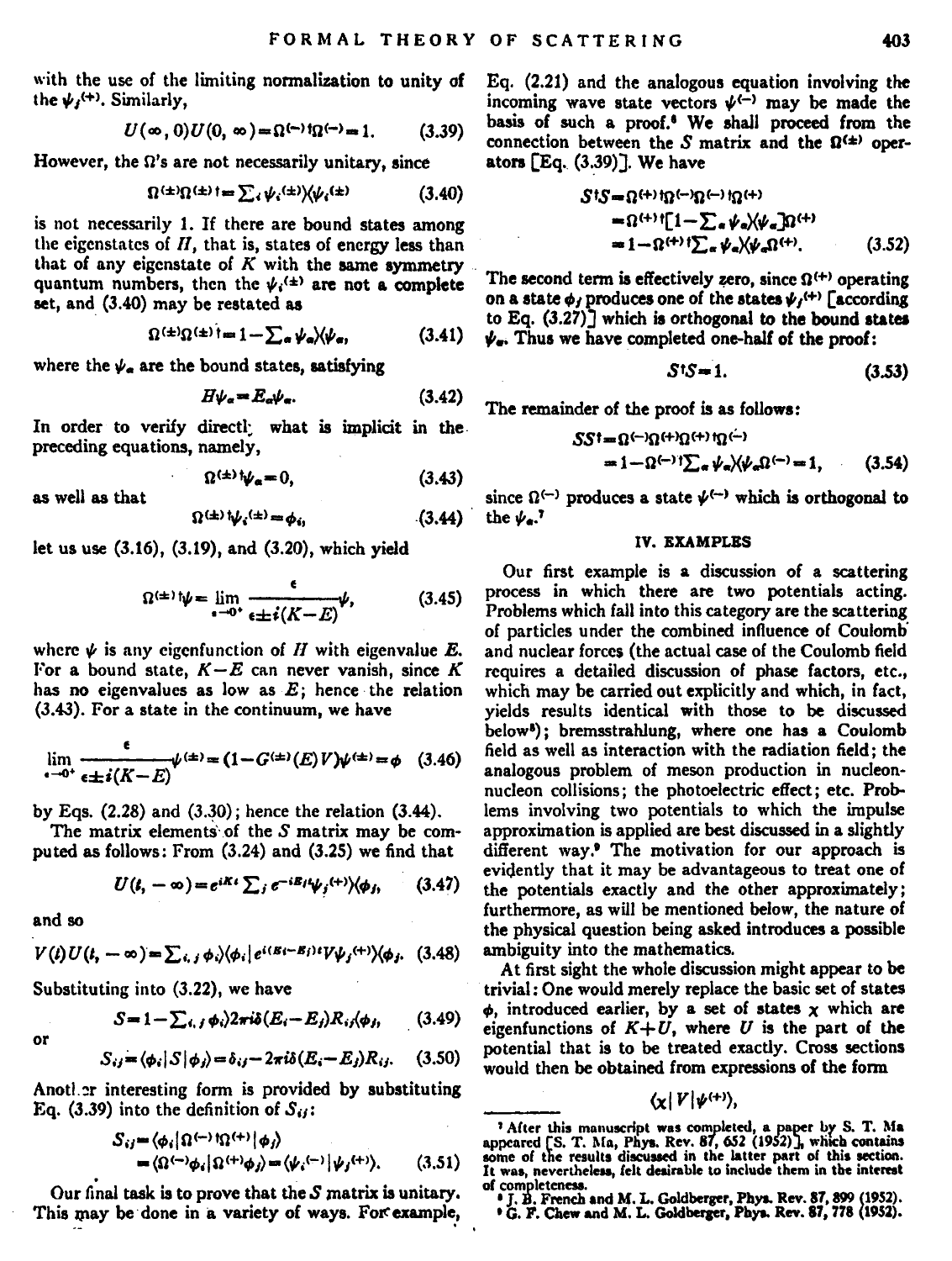where  $V$  is the additional notential. Let us see to what extent such a procedure is legitimate.

The difficulty arises from the fact that the cress sections for the processes mentioned above are classified in terms of truly noninteracting final states. The true state vector is defined by the integral equation

$$
\psi_a^{(+)} = \phi_a + \frac{1}{E - K + i\epsilon} (U + V)\psi_a^{(+)}, \qquad (4.1)
$$

where  $\phi$ , is an eigenstate of K belonging to energy  $E$ . (The common energy of initial and final states will be called  $E$ .) The probability of transition to another plane wave ...tate  $\phi_1$  is, as we have seen in Sec. II. proportional to the absolute square of

$$
R_{ba} = \langle \phi_b | R | \phi_a \rangle = \langle \phi_b | U + V | \psi_a^{(+)} \rangle. \tag{4.2}
$$

This is clearly the quantity of physical interest, the transition rate into a true plane wave state,  $\phi_{\mathbf{b}}$ . We shall see that in many cases the expression for  $R_{4a}$  in Eq. (4.2) can indeed be written in the form  $(y|V|\psi^+)$ alluded to above, but only with a suitable choice of boundary conditions on x.<sup>10</sup>

Let us introduce state vectors analogous to the  $\psi_n(\neg)$ used previously: These are the solutions  $x_0$ <sup>(-)</sup> of the problem with  $V = 0$  defined by

$$
\chi_b^{(-)} = \phi_b + \frac{1}{E - K - i\epsilon} U \chi_b^{(-)}.\tag{4.3}
$$

Substituting for  $\phi_b$  in (4.2) and using (4.1), we find that

$$
R_{ba} = \langle \chi_b^{(-)} | V | \chi_a^{(+)} \rangle + \langle \chi_b^{(-)} | U | \phi_a \rangle. \qquad (4.4)
$$

It is very easy to show' that

$$
\langle \chi_{b}^{(-)}|U|\phi_{a}\rangle = \langle \phi_{b}|U|\chi_{a}^{(+)}\rangle, \qquad (4.5)
$$

where  $x_2$ <sup>(+)</sup> is defined by

$$
\chi_{\mathbf{e}}^{(+)} = \phi_{\mathbf{e}} + \frac{1}{E - K + i\epsilon} U \chi_{\mathbf{e}}^{(+)}.\tag{4.6}
$$

The second term in (4.4) is thus simply the scattering amplitude which would be found even if  $V$  were zero. In many applications this term is zero: for example. in the case of bremsstrahlung there is a photon in the final stat and consequently the matrix element will vanish. It does not vanish in the case of combined Coulomb and nuclear scattering. The first term shows that the famous incoming wave solution<sup>11</sup>  $\chi_0$ <sup>(-)</sup>, which has frequently been a source of confusion, appears quite naturally.

The very implicit dependence of  $\psi_n^{(+)}$  on U may be made more explicit by remarking that  $\psi_4$ <sup>(+)</sup> also satisfies the equation

$$
\psi_{\bullet}^{(+)} = \chi_{\bullet}^{(+)} + \frac{1}{E - K - U + i\epsilon} V \psi_{\bullet}^{(+)}.
$$
 (4.7)

Since it is important to realize that the original boundary conditions on  $\psi_e$ <sup>(+)</sup> introduced in (4.1) are being maintained effectively in (4.7) we shall derive this result. We write

$$
\psi_{\mathbf{s}}^{(+)} = \phi_{\mathbf{s}} + \frac{1}{E - K - U - V + i\epsilon} (U + V)\phi_{\mathbf{s}},
$$
  

$$
\chi_{\mathbf{s}}^{(+)} = \phi_{\mathbf{s}} + \frac{1}{E - K - U + i\epsilon} U\phi_{\mathbf{s}},
$$
(4.8)

as in Eq. (2.10). Subtracting, we have, after some manipulation.

$$
\psi_{a}^{(+)} = \chi_{a}^{(+)} + \frac{1}{E - K - U - V + i\epsilon} V \chi_{a}^{(+)}, \quad (4.9)
$$

which is the solution of  $(4.7)$ . In the case where  $V$  is small. Eq. (4.4) becomes approximately

$$
R_{ba}\sim \langle \chi_b^{(-)}|V|\chi_a^{(+)}\rangle + \langle \phi_b|U|\chi_a^{(+)}\rangle. \tag{4.10}
$$

Equation  $(4.10)$  takes the potential  $U$  into account exactly as long as one is content with first-order  $accuracy$  in  $V$ . It is to be noticed that to second order in  $V$  there is an additional  $U$  dependence, since

$$
\psi_{\mathbf{e}}^{(+)} \simeq \chi_{\mathbf{e}}^{(+)} + \frac{1}{E - K - U + i\epsilon} V \chi_{\mathbf{e}}^{(+)} + \cdots. \quad (4.11)
$$

In the case of the photoelectric effect or the process  $x^+ + d \rightarrow 2p$  one is confronted with a slightly new problem. One is dealing with an initial state which, although it lies in the continuum, is essentially a bound state. Let us proceed from first principles and compute the transition probability directly. We shall keep in mind, for the sake of terminology, the process  $\pi^{+}+d$  $\rightarrow$  2p. The physics of the problem leads us to the state vector  $\Psi_a^{(n)}$  defined by

$$
\Psi_{\mathbf{e}}^{(\mathbf{e})} = \psi_0 + \frac{1}{E_{\mathbf{e}} - K - U + i\epsilon} V \Psi_{\mathbf{e}}^{(\mathbf{e})},\qquad(4.12)
$$

where  $\psi_0$  represents the product of a plane wave meson state vector and a bound deuteron state vector,  $\psi_a$ satisfies the integral equation

$$
\psi_0 = \frac{1}{E_a - K + i\epsilon} U \psi_0, \qquad (4.13)
$$

where  $U$  is the deuteron potential. The meson coordinates are contained in a completely trivial way in this equation since there is no interaction. It is convenient, however, not to make an explicit separation. We now

<sup>&</sup>lt;sup>10</sup> K. Watson, Phys. Rev. 88, 1163 (1952). The result expressed

FA. Watson, Friday, Stev. 69, 1100 (1992), 116 result expressed in the line of the line of the line of the line of the line of the control of the line of the control of the control of the control of the control. Collisions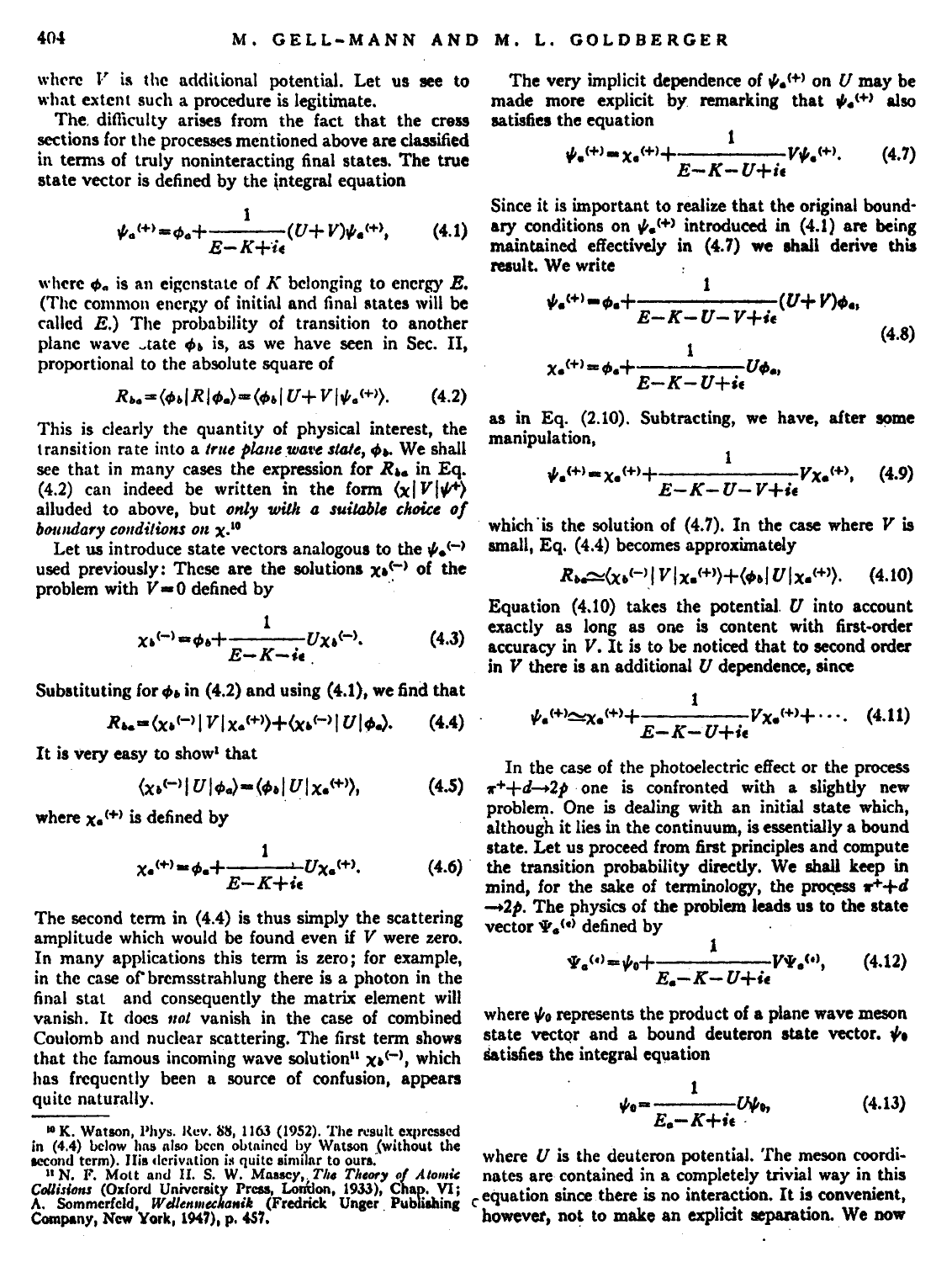ask for the rate of transition into a plane wave state The common energy of  $\phi_{\lambda}$  and  $\psi_{\alpha}^{(+)}$  is again denoted in the usual way:

$$
N_{\mathbf{e}}\dot{w}_{ba} = \frac{\partial}{\partial t} |\langle \phi_b | e^{i(\mathcal{B}y - K - U - V)t} | \Psi_a^{(\mathbf{e})} \rangle|^2. \quad (4.14)
$$

(We must, of course, keep e finite in order that the necessary partial integrations can be carried out.) We shall evaluate  $(4.14)$  at  $t = 0$ . As in Sec. II, we obtain

$$
N_a \dot{w}_{ba} = -i \langle \phi_b | U + V | \Psi_a^{(i)} \rangle \langle \phi_b | \Psi_a^{(i)} \rangle^* + c.c. \quad (4.15)
$$

The evaluation of  $(\phi_h | \Psi_a^{(*)})$  proceeds as follows: First write  $\Psi_n^{(n)}$  in the form

 $m_{\rm max}$ 

$$
\Psi_{a}^{(4)} = \psi_{0} + \frac{1}{E_{a} - K - U - V + i\epsilon} V \psi_{0}.
$$
 (4.16)

$$
\text{Lieu} \quad \text{Let } V \text{ is } \frac{1}{|E_{\alpha} - K - U - V + i\epsilon} V \Big| \psi_{\theta} \Big\rangle
$$
\n
$$
= \langle \phi_{\alpha} | \psi_{\theta} \rangle + \langle \phi_{\theta} | \frac{1}{|E_{\alpha} - K + i\epsilon} V | \psi_{\theta} \rangle
$$
\n
$$
+ \langle \phi_{\theta} | \frac{1}{|E_{\alpha} - K + i\epsilon} (U + V) \rangle
$$
\n
$$
\times \frac{1}{E_{\alpha} - K - U - V + i\epsilon} V \Big| \psi_{\theta} \Big\rangle
$$
\n
$$
= \langle \phi_{\theta} | \psi_{\theta} \rangle + \langle \phi_{\theta} | \frac{1}{|E_{\alpha} - K + i\epsilon} V | \psi_{\theta} \rangle
$$
\n
$$
+ \langle \phi_{\theta} | \frac{1}{E_{\alpha} - K + i\epsilon} (U + V) | \psi_{\alpha} \langle \phi_{\theta} \rangle
$$
\n
$$
- \langle \phi_{\theta} | \psi_{\theta} - \frac{1}{E - K + i\epsilon} (U + V) | \psi_{\alpha} \langle \phi \rangle \rangle
$$
\n
$$
+ \langle \phi_{\theta} | \frac{1}{E_{\alpha} - K + i\epsilon} (U + V) \psi_{\alpha} \langle \phi \rangle \rangle
$$
\n
$$
= \frac{1}{E_{\alpha} - E + i\epsilon} \langle \phi_{\theta} | U + V | \psi_{\alpha} \langle \phi \rangle. \tag{4.17}
$$

Proceeding in the now familiar way, we deduce

$$
\dot{w}_{bs} = 2\pi \left[ \left\langle \phi_b \right| U + V \left| \psi_a{}^{(+)} \right\rangle \right] \mathcal{V}_b(E_a - E_b), \quad (4.18)
$$

where we now imagine the limit  $\epsilon \rightarrow 0^+$  and hence  $\Psi_a^{(t)} \rightarrow \psi_a^{(+)}$ . Now we shall transcribe this matrix clement in a manner similar to that used in connection with (4.2). This time, however, we substitute for  $\phi$ . from the equation

$$
\chi_{b}^{(-)} = \phi_{b} + \frac{1}{E - K - U - i\epsilon} U \phi_{b}.
$$
 (4.19)

by E. We write

$$
\mathcal{R}_{2n} = \langle \phi_1 | U + V | \psi_a^{(4)} \rangle
$$
\n
$$
= \langle \phi_1 | U | \psi_a^{(4)} \rangle + \langle \chi_b^{(-)} | V | \psi_a^{(4)} \rangle
$$
\n
$$
- \left\langle \frac{1}{E - K - U - i\epsilon} \partial \phi_1 | V | \psi_a^{(4)} \rangle \right\rangle
$$
\n
$$
= \langle \phi_1 | U | \psi_a^{(4)} \rangle + \langle \chi_b^{(-)} | V | \psi_a^{(4)} \rangle
$$
\n
$$
- \left\langle \phi_1 \right| \frac{1}{E - K - U + i\epsilon} V | \psi_a^{(4)} \rangle
$$
\n
$$
= \langle \phi_1 | X | \psi_a^{(4)} \rangle + \langle \chi_b^{(-)} | V | \psi_a^{(4)} \rangle
$$
\n
$$
- \langle \phi_1 | X | \psi_a^{(4)} \rangle + \langle \chi_b^{(-)} | V | \psi_a^{(4)} \rangle
$$
\n
$$
- \langle \phi_1 | U | \psi_a^{(4)} \rangle + \langle \phi_1 | U | \psi_a^{(4)} \rangle - \langle \phi_1 | U | \psi_a^{(4)} \rangle - \langle \phi_1 | U | \psi_a^{(4)} \rangle - \langle \phi_1 | U | \psi_a^{(4)} \rangle - \langle \phi_1 | U | \psi_a^{(4)} \rangle - \langle \phi_1 | U | \psi_a^{(4)} \rangle - \langle \phi_1 | U | \psi_a^{(4)} \rangle - \langle \phi_1 | U | \psi_a^{(4)} \rangle - \langle \phi_1 | U | \psi_a^{(4)} \rangle - \langle \phi_1 | U | \psi_a^{(4)} \rangle - \langle \phi_1 | U | \psi_a^{(4)} \rangle - \langle \phi_1 | U | \psi_a^{(4)} \rangle - \langle \phi_1 | U | \psi_a^{(4)} \rangle - \langle \phi_1 | U | \psi_a^{(4)} \rangle - \langle \phi_1 | U | \psi_a^{(4)} \rangle - \langle \phi_1 | U | \psi_a^{(4)} \rangle - \langle \phi_1 | U | \psi_a^{(4)} \rangle - \langle \phi_1 | U | \psi_a^{(4)} \rangle - \langle \phi_1 | U | \psi_a^{(4)} \rangle - \langle \phi_1 | U | \psi_a^{(4)} \rangle - \langle \phi_1 | U | \psi_a^{(4)} \rangle - \
$$

Finally

$$
R_{ba} = \langle \chi_b^{(-)} | V | \psi_a^{(+)} \rangle + \langle \phi_b | U | \psi_0 \rangle. \tag{4.20}
$$

In the class of examples being considered, where  $\psi_0$  is the product of a plane wave state and a bound state. the second term vanishes. Hence the transition probability per unit time becomes

$$
\dot{w}_{ba} = 2\pi \left[ \left( \chi_b^{(-)} \right) V \left| \psi_a^{(+)} \right\rangle \right] \delta \left( E_a - E_b \right). \tag{4.21}
$$

It is perhaps worth noting that Eq. (4.21) as well as the analogous one for an initial continuum, contained in (4.4), would not be correct with  $x_0$ <sup>(+)</sup> written in nlace of  $x_b$ <sup> $(-)$ </sup>.

As another example of our formalism, we shall present a rigorous theory of the so-called "pick-up process."<sup>12</sup> The general category covered by this example is considerably broader in that it applies to rearrangement collisions quite generally. For definiteness, we consider the following idealized problem: A proton is bound to a fixed scattering center by a potential  $U$  and is bombarded by neutrons with energy  $E_i$  which interact with the proton through the potential V. The neutron and proton may be bound together by V to form a deuteron and we wish to compute the transition probability per unit time for producing deuterons.

We introduce the state vectors  $\psi_0$  and  $\psi_1$ , which satisfy the equations

$$
(K+U)\psi_0 = E_t\psi_0, \quad (K+V)\psi_j = E_t\psi_j, \quad (4.22)
$$

where  $\psi_0$  represents the initially bound proton and incident neutron and  $\psi_{I_1}$  the deuteron (with its center of gravity motion).  $\Psi^{(i)}$ , the complete state vector of the system, can be seen from the physical boundary conditions to be the solution of the integral equation

$$
\Psi^{(s)} = \psi_0 + \frac{1}{E_t - K - U + i\epsilon} V \Psi^{(s)}, \qquad (4.23)
$$

<sup>12</sup> G. F. Chew and M. L. Goldberger, Phys. Rev. 77, 899 (1950).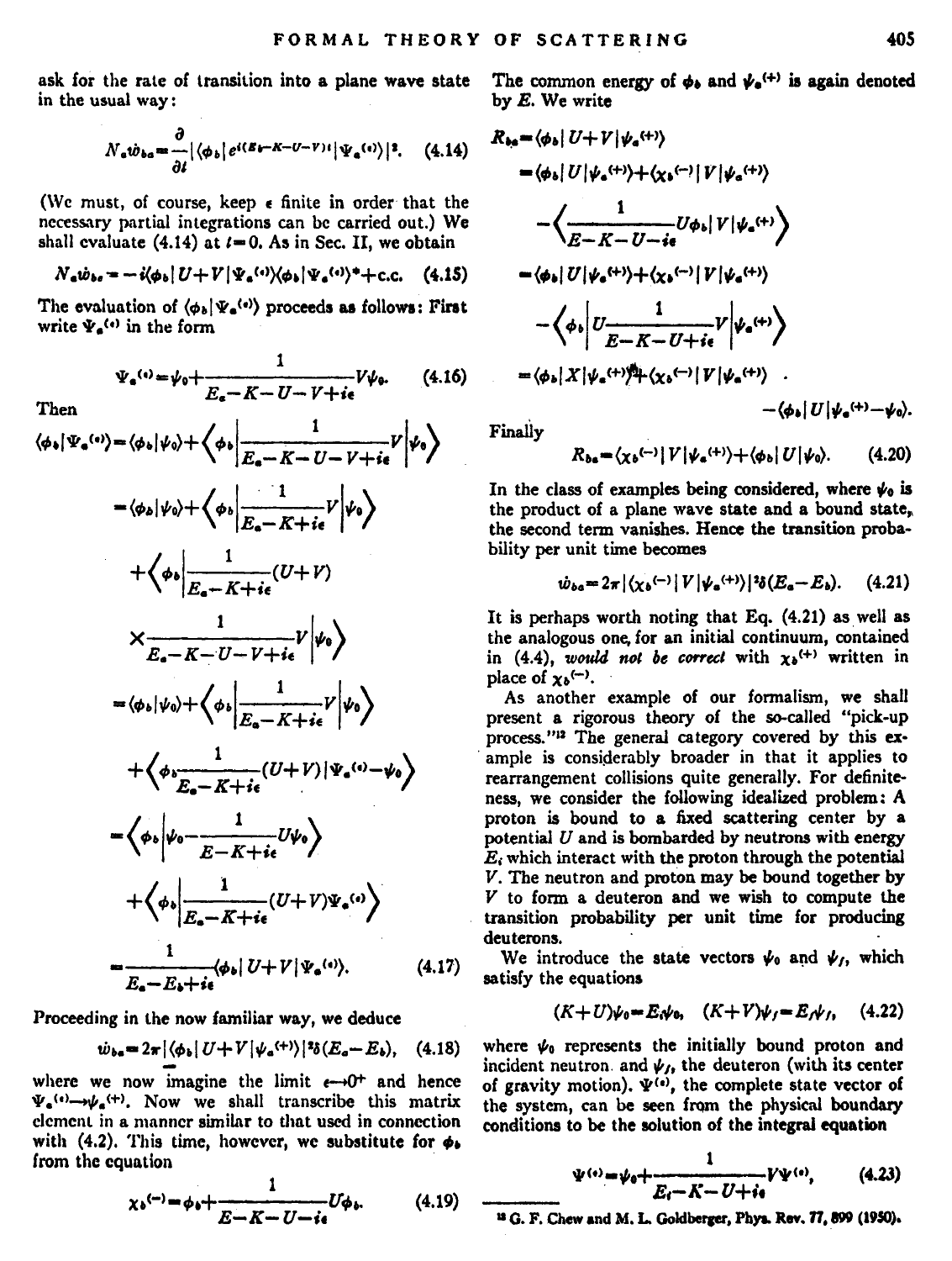namely,

$$
\Psi^{(i)} = \psi_0 + \frac{1}{E_i - K - U - V + i\epsilon} V \psi_0.
$$
 (4.24)

The transition probability of interest is given by

$$
N_0w_{f0} = \frac{\partial}{\partial t} |\langle \psi_f e^{i(R_f - K - U - V)t} | \psi^{(i)} \rangle|^2, \qquad (4.25)
$$

which we again compute at  $t=0$ . We find that

Now 
$$
N_0 \psi_{f0} = -i \langle \psi_f | U | \Psi^{(i)} \rangle \langle \psi_f | \Psi^{(i)} \rangle^* + \text{c.c.} \quad (4.26)
$$

 $\langle \psi_J|\Psi^{(n)}\rangle$ 

$$
\begin{split} &-\langle\psi_{I}|\psi_{0}\rangle+\left\langle\psi_{I}\left|\frac{1}{E_{i}-K-U-V+i\epsilon}V\left|\psi_{0}\right.\right\rangle\right.\\ &-\langle\psi_{I}|\psi_{0}\rangle+\left\langle\psi_{I}\left|\frac{1}{E_{i}-K-V+i\epsilon}V\left|\psi_{0}\right.\right\rangle\right.\\ &+\left\langle\psi_{I}\left|\frac{1}{E_{i}-K-U+i\epsilon}U-E-K-U-V+i\epsilon}V\left|\psi_{0}\right.\right\rangle\right.\\ &-\langle\psi_{I}|\psi_{0}\rangle+\frac{1}{E_{i}-E_{f}+i\epsilon}\langle\psi_{I}|\,V\left|\psi_{0}\right\rangle\right.\\ &\left.+\langle\psi_{I}|\,U\left|\Psi^{(s)}\right\rangle-\langle\psi_{I}|\,U\left|\psi_{0}\right\rangle\right).\quad(4.27) \end{split}
$$

From Eqs. {4.22) We find that

$$
\langle \psi_f | V | \psi_0 \rangle - \langle \psi_f | U | \psi_0 \rangle
$$
  
=  $(E_f - E_i) \langle \psi_f | \psi_0 \rangle - \{ \langle K \psi_f | \psi_0 \rangle - \langle \psi_f | K | \psi_0 \rangle \}.$  (4.28)

The second term in (4.26) reduces to a surface integral which vanishes in the limit of infinite quantization volume. Thus

$$
\langle \psi_f | \Psi^{(i)} \rangle = \frac{1}{E_i - E_f + i\epsilon} \langle \psi_f | U | \Psi^{(i)} \rangle. \tag{4.29}
$$

We find immediately that

$$
\dot{w}_{f0} = 2\pi |\langle \psi_f | U | \psi^{(+)} \rangle|^{2} \delta(E_i - E_f), \qquad (4.30)
$$

in the limit  $\epsilon \rightarrow 0^+, \Psi^{(\epsilon)} \rightarrow \psi^{(+)}$ . We shall not discuss various methods of approximation which have been developed to evaluate (4.30); this will be taken up in a separate paper by one of us (M.L.G.) in collaboration with Chew.<sup>13</sup>

The form of Eq. (4.30) would seem to be somewhat surprising, in that it is not at all the result one would intuitively write down. The interaction *V* between the projectile and the bound particle is buried in a compli~ catcd way. It is not difficult, however, to deduce from (4.30) a more natural looking result, Calling the common energy  $E$ , and substituting the explicit form

for 
$$
\psi^{(+)}
$$
, we have  
\n
$$
\langle \psi_I | U | \psi^{(+)} \rangle
$$
\n
$$
- \langle \psi_I | U | \psi_0 \rangle + \langle \psi_I | U_{\overline{E-K-U-V-i\epsilon}} V | \psi_0 \rangle
$$
\n
$$
- \langle \psi_I | U | \psi_0 \rangle
$$

$$
+\left\langle \frac{1}{E-K-U-V-i\epsilon}U\psi_I|V|\psi_0\right\rangle. \quad (4.31)
$$

We now define a new state vector  $\psi^{(-)}$  which is the solution of

$$
\psi^{(-)} = \psi_f + \frac{1}{E - K - V - i\epsilon} U \psi^{(-)}, \qquad (4.32)
$$

namely,

and

$$
\psi^{(-)} = \psi_f + \frac{1}{E - K - U - V - i\epsilon} U \psi_f.
$$
 (4.33)

Thus (4.31) may be written, using (4.33) in the second tenn, as

$$
\langle \psi_I | U | \psi^{(+)} \rangle = \langle \psi^{(-)} | V | \psi_0 \rangle + \langle \psi_I | U | \psi_0 \rangle - \langle \psi_I | V | \psi_0 \rangle. \quad (4.34)
$$

The last two terms lead to the surface integral discussed after Eq. (4.28) and may be dropped. Hence we have proved that

$$
\langle \psi_f | U | \psi^{(+)} \rangle = \langle \psi^{(-)} | V | \psi^{0} \rangle. \tag{4.35}
$$

This new form for the transition matrix element is the one which one would guess for the result. The reciprocity relationship expressed by (4.35) is the analog of a similar one quoted in Eq. (4.5).

#### V. SELF-ENERGIES

So far we have restricted ourselves to the considera tion of Hamiltonians in which the interaction *V* induces a negligibly small shift of the energy levels in the continuous spectrum. But in order to discuss, for example, a theory of quantized fields, we must deal with the question of self-energies that are not infinitesimal. (The fact that for elementary particles without extension they often turn out to be infinite is without significance for our treatment; we may keep in mind, as an example of a finite theory, that of electrons and phonons in a lattice.)

Let us suppose, then, that the eigenvalues of the total Hamiltonian Hare *E,.* while those of the portion K of the Hamiltonian that we have chosen to call "free" or "unperturbed" are  $S_n$ ; that is,

$$
(K+V)\psi_n = E_n\psi_n \tag{5.1}
$$

$$
K\phi_n = \mathcal{S}_n\phi_n. \tag{5.2}
$$

For aimplicity, we will assume that there arc no bound atatea in either case.

<sup>&</sup>lt;sup>4</sup> Equation (4.30) has also been derived independently by G. F. Chew and by G. C. Wick (private communication).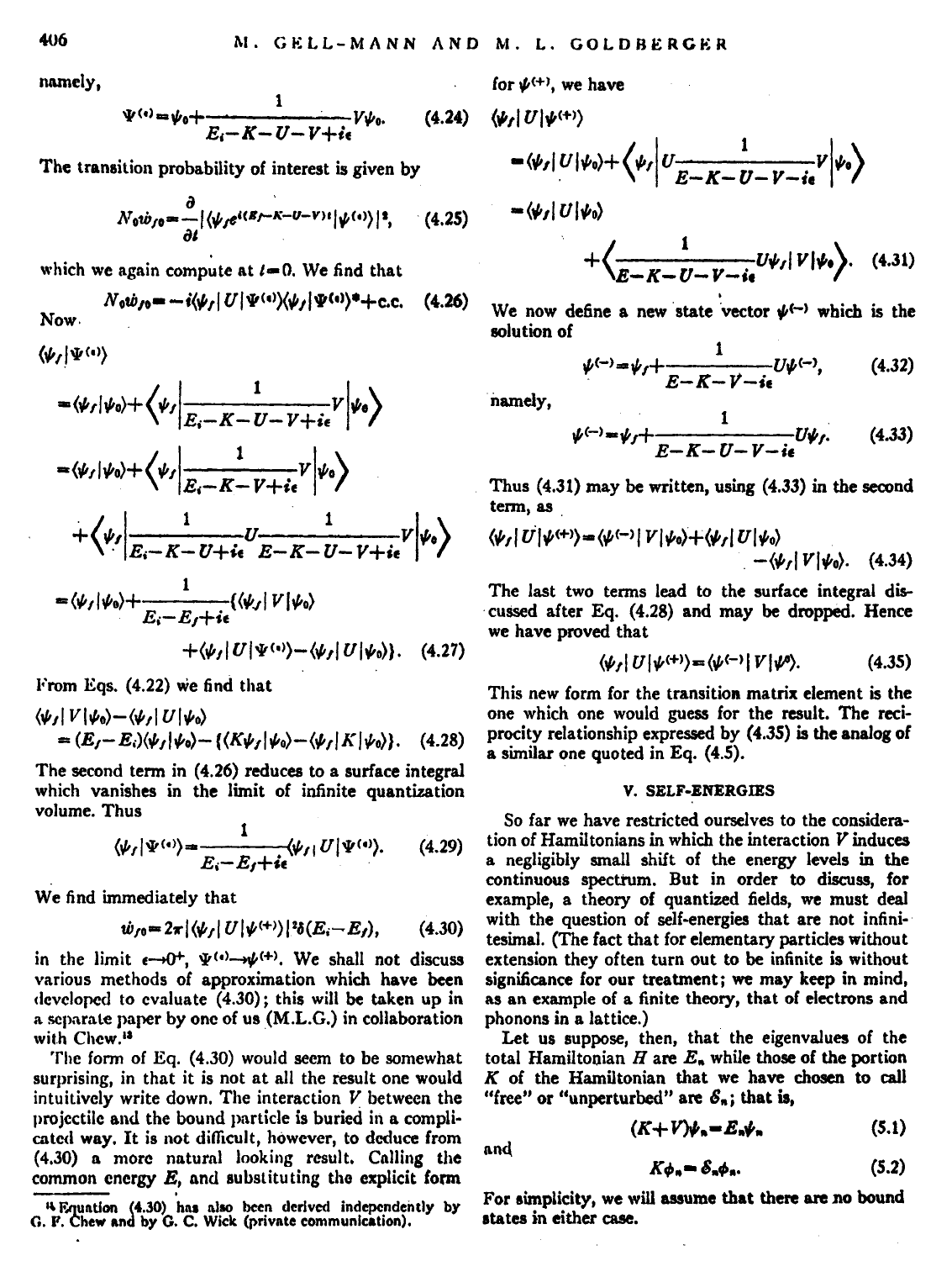Now it is essential to note that the energy of the colliding systems, even at infinite separation, is not given by the  $S_n$  of the "initial" state, but by  $E_n$ . (For instance, the energy of two distant electrons at rest is not the sum of their mechanical masses, but of their total masses, and this includes a contribution from the interaction with the electromagnetic field.) Now in order to describe the scattering process correctly, one must assign to the incident train its correct frequency, and thus  $K$  must be modified formally so as to make its energy spectrum...coincide with that of  $K + V$  before it can be used as in Sec. II.<br>If  $\Delta$ , is defined by

$$
\Delta_n = E_n - \mathcal{E}_n, \tag{5.3}
$$

and the operator  $\Delta$  by

$$
\Delta = \sum_{\mathbf{a}} \phi_{\mathbf{a}} \rangle \Delta_{\mathbf{a}} \langle \phi_{\mathbf{a}} \rangle, \tag{5.4}
$$

$$
(K+\Delta)\phi_n = E_n \phi_n. \tag{5.5}
$$

We may now write

$$
H = (K + \Delta) + (V - \Delta), \tag{5.6}
$$

and apply the methods of Sec. II in full, since the new interaction  $(V-\Delta)$  produces no energy shift.

In place of Eq. (2.11) we have

$$
\Psi_j^{(s)}(0) = \phi_j + \frac{1}{E_j - (K+\Delta) + i\epsilon} (V - \Delta) \Psi_j^{(s)}(0), \quad (5.7)
$$

and in place of (2,10),

$$
\Psi_i^{(4)}(0) = \phi_i + \frac{1}{E_i - K - V + i\epsilon} (V - \Delta)\phi_i. \tag{5.8}
$$

In virtue of  $(5.3)$  and  $(5.4)$ , we may write  $(5.8)$  in the fonn '

$$
\Psi_j^{(i)}(0) = \phi_j + \frac{1}{\mathcal{E}_j + \Delta_j - K - V + i\epsilon} (V - \Delta_j)\phi_j. \quad (5.9)
$$

It is clear, then, that the computation of  $\Psi$ , requires a knowledge only of  $\Delta_i$  and not of the energy shifts of the other states.

The question of the determination of  $\Delta_i$  has been discussed by Pirenne;<sup>14</sup> later he has shown<sup>15</sup> that his approach is fully equivalent, in the case of Quantum electrodynamics, to the covariant mass renonnalization procedure usually adopted in recent years. We will base our remarks on his ideas,

We note first that the *R* matrix element from which cross sections are computed, is, by analogy with Eq. (2.14), given by

$$
R_{ij}(e) = \langle \phi_i | V - \Delta | \Psi_j^{(i)}(0) \rangle
$$
  
=  $\langle \phi_i | V - \Delta_i | \Psi_j^{(i)}(0) \rangle$ , (5.10)

or, usiag (5.9),

$$
R_{ij}(s) = \langle \phi_i | V | \phi_j \rangle
$$
  
+ 
$$
\langle \phi_i | (V - \Delta_i) \frac{1}{E_f + \Delta_j - K - V + i\epsilon} (V - \Delta_j) | \phi_i \rangle
$$
  
- 
$$
\Delta_i \phi_i. \quad (5.11)
$$

Now we know that as  $e^{-1}$  and L tend to infinity,  $R_{ij}(e)$ must tend to 0 since otherwise the cross section would be infinite, or at least dependent on the normalization volume. Hence for an interaction V that produces level shifts which are not infinitesimal, the term  $\Delta \phi_{ij}$  must be canceled by a portion of the other two terms on the  $right$ -hand side of  $(5.11)$ . Thus the expression.

$$
F_{ij} = \langle \phi_i | \mathbf{w} | \phi_i \rangle + \langle \phi_i | (V - \Delta_i)
$$

$$
\times \frac{1}{E_j + \Delta_j - K - V + i\epsilon} (V - \Delta_i) \phi_i \rangle, \quad (5.12)
$$

must be of the fonn of an infinitaimal plus a term proportional to  $\delta_{ij}$  that does not vanish as  $\epsilon \rightarrow 0$  and  $L$ tend to infinity. It is the latter term that Pirenne refers to as a "singularity." If we use the symbol  $W(F_{jj})$  to mean the "singularity" in  $F_{ij}$  at  $i=j$  then the selfenergy as determined by the relation

$$
\times \frac{1}{\epsilon_{\gamma} + \lambda_{\gamma} \omega_{\gamma}} W \Big\{ \langle \phi_{\gamma} | V | \phi_{\gamma} \rangle + \langle \phi_{\gamma} | (V - \Delta_{\gamma}) | \phi_{\gamma} \rangle \Big\}.
$$
 (5.13)

Equation (5.13) may be solved for  $\Delta_i$  by the use of perturbation theory in  $V$  or by other means if they are available.

In order to exhibit the reality of  $\Delta_f$ , which is certainly not apparent from  $(5.13)$ , let us rewrite Eq.  $(5.11)$  in the form

$$
R_{ij}(\epsilon) = \langle \phi_i | V | \phi_j \rangle + \sum_{k} \frac{R_{ik} R_{jk}^*}{E_j - E_k + i\epsilon} - \Delta_j \delta_{ij}.
$$
 (5.14)

Taking the diagonal element and allowing  $\epsilon$  to approach 0, we have

$$
R_{II} + i\pi \sum_{\alpha} |R_{I\alpha}|^2 \delta(E_I - E_{\alpha})
$$
  
=  $\langle \phi_I | V | \phi_I \rangle + P \sum_{\alpha} \frac{|R_{I\alpha}|^2}{E_I - E_{\alpha}} - \Delta_{I\alpha}$  (5.15)

where P means principal value. But by analogy to

<sup>&</sup>quot; Jean Pirenne, Helv. Phys. Acta 21, 226 (1948).<br>" Jean Pirenne, Phys. Rev. 86, 395 (1952).